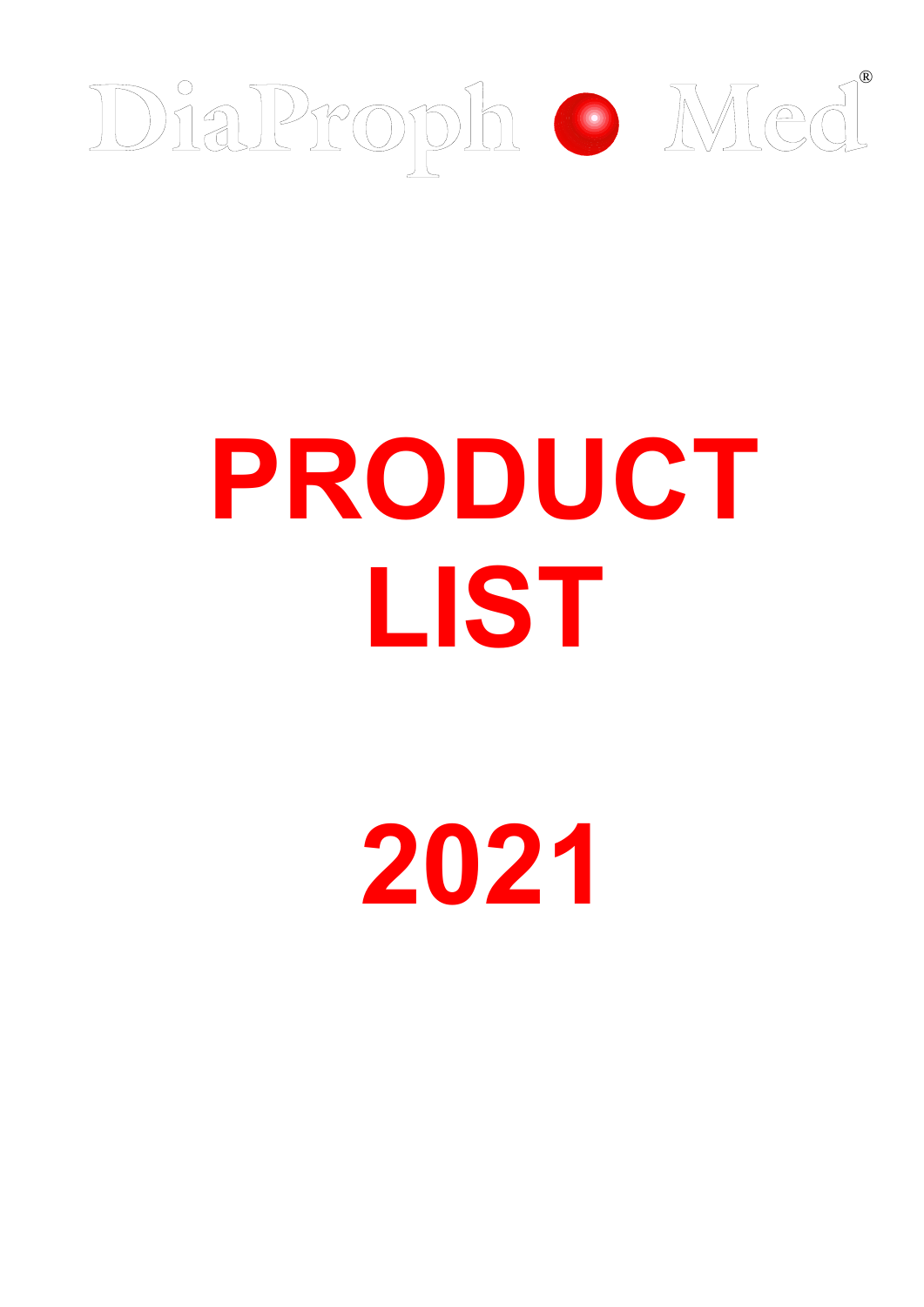| Enzyme Immunoassay & Immunochemiluminiscent Assay 7                        |  |
|----------------------------------------------------------------------------|--|
|                                                                            |  |
|                                                                            |  |
| Severe Acute Respiratory Syndrome (SARS-CoV-2)  8                          |  |
|                                                                            |  |
|                                                                            |  |
|                                                                            |  |
|                                                                            |  |
|                                                                            |  |
|                                                                            |  |
|                                                                            |  |
|                                                                            |  |
|                                                                            |  |
|                                                                            |  |
|                                                                            |  |
|                                                                            |  |
|                                                                            |  |
| Severe Acute Respiratory Syndrome (SARS-CoV-2)  9                          |  |
|                                                                            |  |
|                                                                            |  |
|                                                                            |  |
|                                                                            |  |
|                                                                            |  |
|                                                                            |  |
| REAGENTS FOR MICROPRECIPITATION REACTION  12                               |  |
| CONTROLS FOR MICROPRECIPITATION REACTION  12                               |  |
| <b>IDENTIFICATION OF STAPHYLOCOCCUS SPECIES 12</b>                         |  |
|                                                                            |  |
| <b>DIPHTHERIA DIAGNOSTICS</b>                                              |  |
| Discs coated with diphtheria antitoxin for immunoprecipitation reaction 12 |  |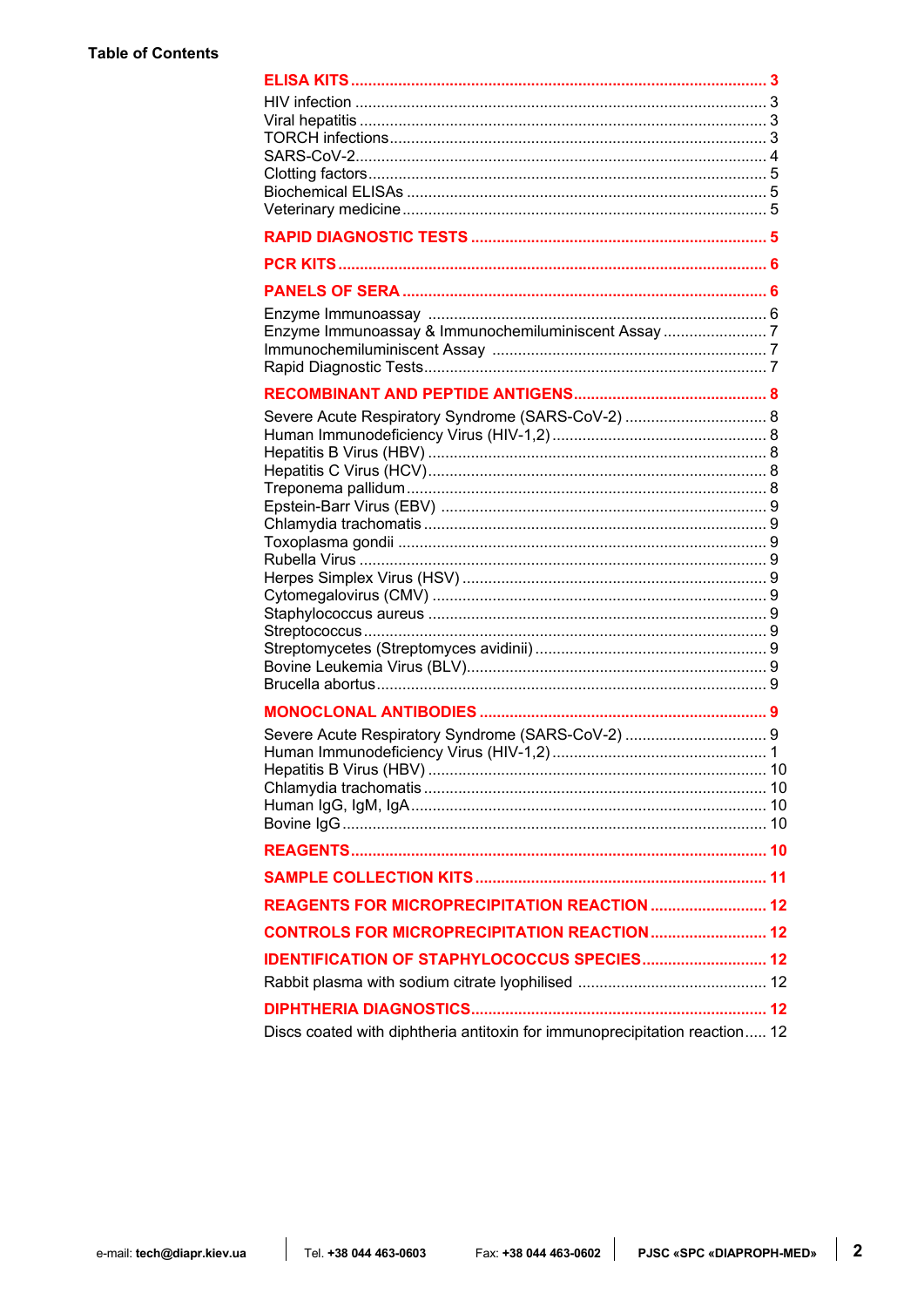# **ELISA KITS**

| <b>Product</b>                                                                                     | <b>Number</b><br>of tests | <b>Ref code</b>                                    |
|----------------------------------------------------------------------------------------------------|---------------------------|----------------------------------------------------|
| <b>HIV INFECTION</b>                                                                               |                           |                                                    |
| $DIA®-HIV 1/2$                                                                                     | 96                        | T1-0101, T1-0101C                                  |
| Enzyme immunoassay for the detection of antibodies to HIV-1/2                                      | 192                       | T1-0102, T1-0102C                                  |
|                                                                                                    | 480                       | T1-0105, T1-0105C                                  |
| <b>DIA<sup>®</sup>-VIL 1/2-III</b>                                                                 | 96                        | T1-1901, T1-1901C                                  |
| Enzyme immunoassay for the detection of antibodies to HIV-1/2                                      | 192                       | T1-1902, T1-1902C                                  |
|                                                                                                    | 480                       | T1-1905, T1-1905C                                  |
| $DIA®-VIL1/2$                                                                                      | 96<br>192                 | T1-2501, T1-2501C<br>T1-2502, T1-2502C             |
| Enzyme immunoassay for the detection of antibodies to HIV-1/2                                      | 480                       | T1-2505, T1-2505C                                  |
| DIA®-HIV-Ag/Ab                                                                                     | 96                        | T1-1501, T1-1501C                                  |
| Enzyme immunoassay for the simultaneous detection of antibodies to HIV 1/2                         | 192                       | T1-1502, T1-1502C                                  |
| and HIV-1 p24 antigen                                                                              | 480                       | T1-1505, T1-1505C                                  |
|                                                                                                    |                           |                                                    |
| DIA®-HIV-Ag/Ab C€ 0483                                                                             | 96<br>192                 | T1-1501-CE, T1-1501C-CE<br>T1-1502-CE, T1-1502C-CE |
|                                                                                                    | 480                       | T1-1505-CE, T1-1505C-CE                            |
| DIA®-HIV-p24                                                                                       | 96/48*                    | T1-1601, T1-1601C                                  |
| Enzyme immunoassay for the quantitative detection and confirmation of HIV-1                        | 192/96*                   | T1-1602, T1-1602C                                  |
| p24 antigen presence                                                                               |                           | 480/240* T1-1605, T1-1605C                         |
| * in confirmatory assay                                                                            |                           |                                                    |
| <b>VIRAL HEPATITIS</b>                                                                             |                           |                                                    |
| DIA <sup>®</sup> -HBV                                                                              | 96                        | T1-0201, T1-0201C                                  |
| Enzyme immunoassay for the detection of hepatitis B virus surface antigen                          | 192                       | T1-0202, T1-0202C                                  |
| (HBsAg)                                                                                            | 480                       | T1-0205, T1-0205C                                  |
| $\overline{DIA}^{\circ}$ -HBsAg                                                                    | 96                        | T1-2001, T1-2001C                                  |
| Enzyme immunoassay for the detection of hepatitis B virus surface antigen                          | 192<br>480                | T1-2002, T1-2002C                                  |
| (HBsAg)<br>DIA®-C-HBV                                                                              | 96/48*                    | T1-2005, T1-2005C<br>T1-0701, T1-0701C             |
| Enzyme immunoassay for the confirmation of hepatitis B virus surface antigen                       | 192/96*                   | T1-0702, T1-0702C                                  |
| (HBsAg) presence                                                                                   |                           | 480/240* T1-0705, T1-0705C                         |
| * in confirmatory assay                                                                            |                           |                                                    |
| DIA <sup>®</sup> -HBcore                                                                           | 96                        | T1-0501, T1-0501C                                  |
| Enzyme immunoassay for the detection of IgG and IgM to hepatitis B virus core                      | 192                       | T1-0502, T1-0502C                                  |
| protein                                                                                            | 480                       | T1-0505, T1-0505C                                  |
| DIA®-HCV                                                                                           | 96<br>192                 | T1-0301, T1-0301C<br>T1-0302, T1-0302C             |
| Enzyme immunoassay for the detection of antibodies to HCV                                          | 480                       | T1-0305, T1-0305C                                  |
| DIA®-HCV-III                                                                                       | 96                        | T1-2101, T1-2101C                                  |
| Enzyme immunoassay for the detection of antibodies to HCV                                          | 192                       | T1-2102, T1-2102C                                  |
|                                                                                                    | 480                       | T1-2105, T1-2105C                                  |
| DIA <sup>®</sup> -BFC                                                                              | 96                        | T1-2201, T1-2201C                                  |
| Enzyme immunoassay for the detection of antibodies to HCV                                          | 192                       | T1-2202, T1-2202C                                  |
| DIA <sup>®</sup> -HCV-different                                                                    | 480<br>24                 | T1-2205, T1-2205C<br>T1-2401, T1-2401C             |
| Enzyme immunoassay for the differentiated detection of antibodies to HCV                           | 48                        | T1-2402, T1-2402C                                  |
| antigens (NS3, NS4, NS5, core)                                                                     | 120                       | T1-2405, T1-2405C                                  |
| <b>TORCH INFECTIONS</b>                                                                            |                           |                                                    |
|                                                                                                    |                           |                                                    |
| DIA <sup>®</sup> -Trep<br>Enzyme immunoassay for the detection of antibodies to Treponema pallidum | 96<br>192                 | T1-0401, T1-0401C<br>T1-0402, T1-0402C             |
|                                                                                                    | 480                       | T1-0405, T1-0405C                                  |
|                                                                                                    |                           |                                                    |
| DIA <sup>®</sup> -Trep $\mathsf C \mathsf E$                                                       | 192                       | T-0406                                             |
| DIA <sup>®</sup> -Trep-different                                                                   | 24                        | T1-0801,T1-0801C                                   |
| Enzyme immunoassay for differentiated detection of antibodies to Treponema<br>pallidum antigens    | 48<br>120                 | T1-0802, T1-0802C<br>T1-0805, T1-0805C             |
| DIA <sup>®</sup> -IgG-IgM-Trep                                                                     | $\overline{96}$           | T1-2301, T1-2301C                                  |
| Enzyme immunoassay for the detection of IgG and IgM to Treponema pallidum                          | 192                       | T1-2302, T1-2302C                                  |
|                                                                                                    | 480                       | T1-2305, T1-2305C                                  |
| <b>DIA<sup>®</sup>-SYPH</b>                                                                        | 96                        | T1-0601, T1-0601C                                  |
| Enzyme immunoassay for the detection of antibodies to Treponema pallidum                           | 192                       | T1-0602, T1-0602C                                  |
|                                                                                                    | 480                       | T1-0605, T1-0605C                                  |
| DIA <sup>®</sup> -IgM-SYPH<br>Enzyme immunoassay for the detection of IgM to Treponema pallidum    | 96<br>192                 | T1-1001, T1-1001C<br>T1-1002, T1-1002C             |
|                                                                                                    | 480                       | T1-1005, T1-1005C                                  |
|                                                                                                    |                           |                                                    |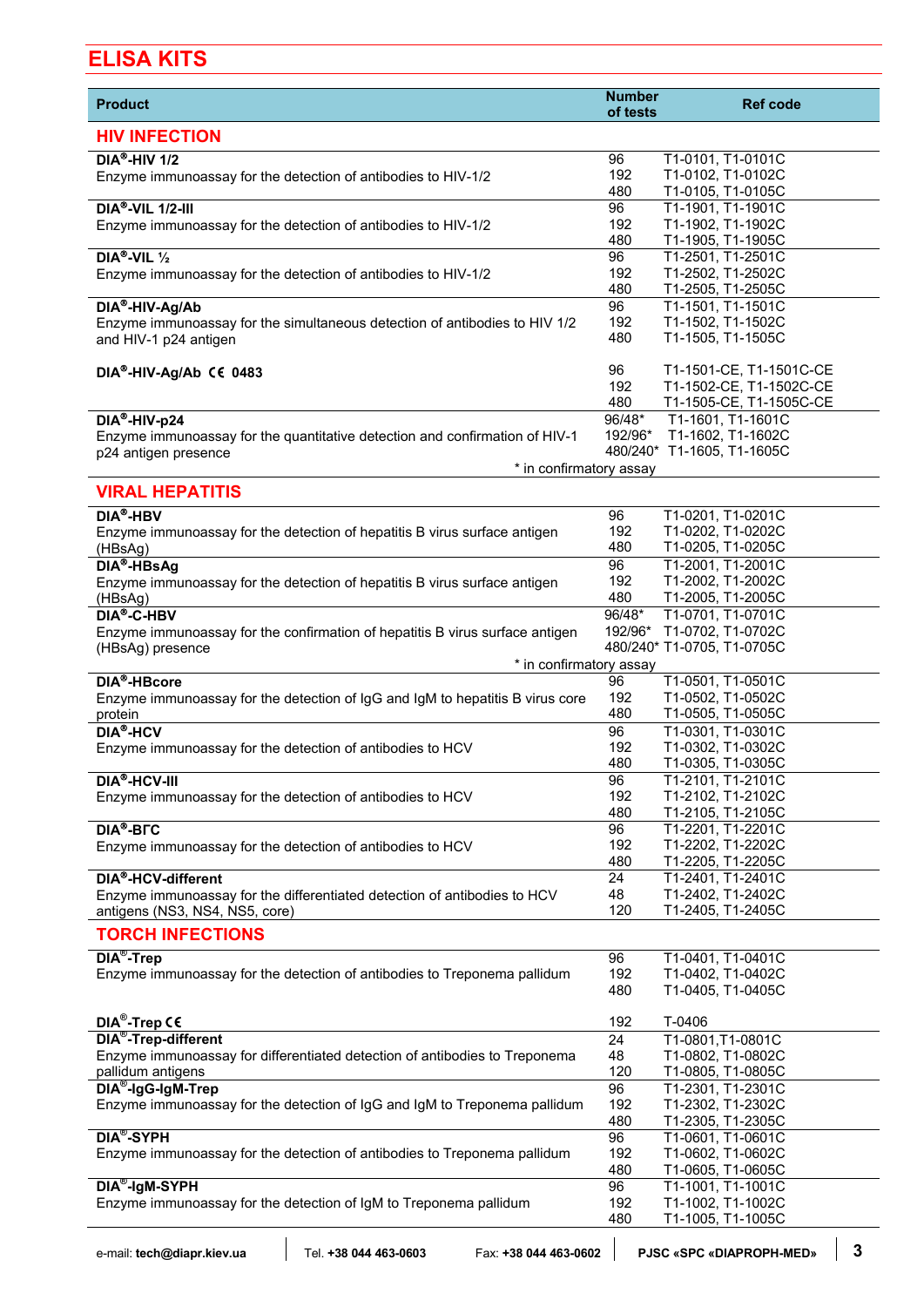| <b>Product</b>                                          |                                                                                 |                       | <b>Number</b><br>of tests | <b>Ref code</b>                             |
|---------------------------------------------------------|---------------------------------------------------------------------------------|-----------------------|---------------------------|---------------------------------------------|
| DIA <sup>®</sup> -Chlamydia                             |                                                                                 |                       | 96                        | T1-0901, T1-0901C                           |
|                                                         | Enzyme immunoassay for the detection of IgG and IgA to Chlamydia trachomatis    |                       | 192                       | T1-0902, T1-0902C                           |
|                                                         |                                                                                 |                       | 480                       | T1-0905, T1-0905C                           |
| DIA <sup>®</sup> -Toxo-IgG                              |                                                                                 |                       | 96                        | T1-11G01, T1-11G01C                         |
|                                                         | Enzyme immunoassay for the quantitative detection of IgG to Toxoplasma gondii   |                       | 192                       | T1-11G02, T1-11G02C                         |
|                                                         |                                                                                 |                       | 480                       | T1-11G05, T1-11G05C                         |
| DIA <sup>®</sup> -Toxo-IgM                              |                                                                                 |                       | 96                        | T1-11M01, T1-11M01C                         |
|                                                         | Enzyme immunoassay for the detection of IgM to Toxoplasma gondii                |                       | 192                       | T1-11M02, T1-11M02C                         |
|                                                         |                                                                                 |                       | 480                       | T1-11M05, T1-11M05C                         |
| DIA <sup>®</sup> -Rubella-IgG                           |                                                                                 |                       | 96                        | T1-12G01, T1-12G01C                         |
|                                                         | Enzyme immunoassay for the quantitative detection of IgG to rubella virus       |                       | 192                       | T1-12G02, T1-12G02C                         |
|                                                         |                                                                                 |                       | 480                       | T1-12G05, T1-12G05C                         |
| DIA <sup>®</sup> -Rubella-IgM                           |                                                                                 |                       | 96                        | T1-12M01, T1-12M01C                         |
|                                                         | Enzyme immunoassay for the detection of IgM to rubella virus                    |                       | 192                       | T1-12M02, T1-12M02C                         |
|                                                         |                                                                                 |                       | 480                       | T1-12M05, T1-12M05C                         |
| DIA <sup>®</sup> -CMV-IgG                               |                                                                                 |                       | 96                        | T1-13G01, T1-13G01C                         |
|                                                         | Enzyme immunoassay for the qualitative and semiquantitative detection of IgG to |                       | 192                       | T1-13G02, T1-13G02C                         |
| cytomegalovirus                                         |                                                                                 |                       | 480                       | T1-13G05, T1-13G05C                         |
| DIA <sup>®</sup> -CMV-IgM                               |                                                                                 |                       | 96                        | T1-13M01, T1-13M01C                         |
|                                                         | Enzyme immunoassay for the detection of IgM to cytomegalovirus                  |                       | 192                       | T1-13M02, T1-13M02C                         |
|                                                         |                                                                                 |                       | 480                       | T1-13M05, T1-13M05C                         |
| DIA <sup>®</sup> -HSV 1/2-IgG                           |                                                                                 |                       | 96                        | T1-14G01, T1-14G01C                         |
|                                                         | Enzyme immunoassay for the qualitative and semiquantitative detection of IgG to |                       | 192                       | T1-14G02, T1-14G02C                         |
| <b>HSV-1/2</b>                                          |                                                                                 |                       | 480                       | T1-14G05, T1-14G05C                         |
| $DIA^{\otimes}-HSV \frac{1}{2}$ -IgM                    |                                                                                 |                       | 96                        | T1-14M01, T1-14M01C                         |
| Enzyme immunoassay for the detection of IgM to HSV-1/2  |                                                                                 |                       | 192                       | T1-14M02, T1-14M02C                         |
| DIA <sup>®</sup> -HSV 2-IgG                             |                                                                                 |                       | 480<br>96                 | T1-14M05, T1-14M05C                         |
|                                                         |                                                                                 |                       |                           | T1-17G01, T1-17G01C                         |
| HSV-2                                                   | Enzyme immunoassay for the qualitative and semiquantitative detection of IgG to |                       | 192<br>480                | T1-17G02, T1-17G02C                         |
| DIA <sup>®</sup> -HSV 2-IgM                             |                                                                                 |                       | 96                        | T1-17G05, T1-17G05C<br>T1-17M01, T1-17M01C  |
| Enzyme immunoassay for the detection of IgM to HSV-2    |                                                                                 |                       | 192                       | T1-17M02, T1-17M02C                         |
|                                                         |                                                                                 |                       | 480                       | T1-17M05, T1-17M05C                         |
| DIA <sup>®</sup> -Toxo-IgG-av                           |                                                                                 |                       | 96                        | T1-11G01A, T1-11G01CA                       |
|                                                         | Enzyme immunoassay for the quantitative detection and avidity determination of  |                       | 192                       | T1-11G02A, T1-11G02CA                       |
| IgG to Toxoplasma gondii                                |                                                                                 |                       | 480                       | T1-11G05A, T1-11G05CA                       |
| DIA <sup>®</sup> -Rubella-IgG-av                        |                                                                                 |                       | 96                        | T1-12G01A, T1-12G01CA                       |
|                                                         | Enzyme immunoassay for the quantitative detection and avidity determination of  |                       | 192                       | T1-12G02A, T1-12G02CA                       |
| IgG to rubella virus                                    |                                                                                 |                       | 480                       | T1-12G05A, T1-12G05CA                       |
| DIA <sup>®</sup> -CMV-IgG-av                            |                                                                                 |                       | 96                        | T1-13G01A, T1-13G01CA                       |
|                                                         | Enzyme immunoassay for the semiguantitative detection and avidity               |                       | 192                       | T1-13G02A, T1-13G02CA                       |
| determination of IgG to cytomegalovirus                 |                                                                                 |                       | 480                       | T1-13G05A, T1-13G05CA                       |
| DIA <sup>®</sup> -HSV 2-IgG-av                          |                                                                                 |                       | 96                        | T1-17G01A, T1-17G01CA                       |
|                                                         | Enzyme immunoassay for the semiquantitative detection and avidity               |                       | 192                       | T1-17G02A, T1-17G02CA                       |
| determination of IgG to HSV-2                           |                                                                                 |                       | 480                       | T1-17G05A, T1-17G05CA                       |
| DIA <sup>®</sup> -EBV-VCA-IgG                           |                                                                                 |                       | 96                        | T1-18VCAG-01, T1-18VCAG-01C                 |
|                                                         | Enzyme immunoassay for the qualitative and semiquantitative detection of IgG    |                       | 192                       | T1-18VCAG-02, T1-18VCAG-02C                 |
| to Epstain-Barr virus capsid antigen                    |                                                                                 |                       | 480                       | T1-18VCAG-05, T1-18VCAG-05C                 |
| DIA <sup>®</sup> -EBV-VCA-IgM                           |                                                                                 |                       | 96                        | T1-18VCAM-01, T1-18VCAM-01C                 |
|                                                         | Enzyme immunoassay for the detection of IgM to Epstain-Barr virus capsid        |                       | 192                       | T1-18VCAM-02, T1-18VCAM-02C                 |
| antigen                                                 |                                                                                 |                       | 480                       | T1-18VCAM-05, T1-18VCAM-05C                 |
| DIA <sup>®</sup> -EBNA-IgG                              |                                                                                 |                       | 96                        | T1-18EBNAG-01, T1-18EBNAG-01C               |
|                                                         | Enzyme immunoassay for the qualitative and semiquantitative detection of IgG to |                       | 192                       | T1-18EBNAG-02, T1-18EBNAG-02C               |
| Epstain-Barr virus nuclear antigen                      |                                                                                 |                       | 480                       | T1-18EBNAG-05, T1-18EBNAG-05C               |
|                                                         | <b>SEVERE ACUTE RESPIRATORY SYNDROME (SARS-CoV-2)</b>                           |                       |                           |                                             |
|                                                         |                                                                                 |                       |                           |                                             |
| DIA <sup>®</sup> -SARS-CoV-2-NP-IgG CE                  |                                                                                 |                       | 96                        | T1-26G01, T1-26G01C                         |
|                                                         | Enzyme immunoassay for the detection of IgG to SARS-CoV-2 coronavirus           |                       | 192                       | T1-26G02, T1-26G02C                         |
| nucleocapsid antigen                                    |                                                                                 |                       | 480                       | T1-26G05, T1-26G05C                         |
| DIA <sup>®</sup> -SARS-CoV-2-NP-IgM CE                  |                                                                                 |                       | 96                        | T1-26M01, T1-26M01C                         |
|                                                         | Enzyme immunoassay for the detection of IgM to SARS-CoV-2 coronavirus           |                       | 192                       | T1-26M02, T1-26M02C                         |
| nucleocapsid antigen                                    |                                                                                 |                       | 480                       | T1-26M05, T1-26M05C                         |
| DIA <sup>®</sup> -SARS-CoV-2-NP-IgA CE                  |                                                                                 |                       | 96                        | T1-26A01, T1-26A01C                         |
|                                                         | Enzyme immunoassay for the detection of IgA to SARS-CoV-2 coronavirus           |                       | 192                       | T1-26A02, T1-26A02C                         |
| nucleocapsid antigen<br>DIA <sup>®</sup> -SARS-CoV-2 CE |                                                                                 |                       | 480                       | T1-26A05, T1-26A05C                         |
|                                                         |                                                                                 |                       | 96                        | T1-2601, T1-2601C                           |
|                                                         | Enzyme immunoassay for the detection of antibodies to SARS-CoV-2                |                       | 192<br>480                | T1-2602, T1-2602C                           |
| DIA <sup>®</sup> -SARS-CoV-2-NP-S-IgG                   |                                                                                 |                       | 96                        | T1-2605, T1-2605C                           |
|                                                         | Enzyme immunoassay for the detection of IgG to SARS-CoV-2 coronavirus           |                       | 192                       | T1-33G01, T1-33G01C,<br>T1-33G02, T1-33G02C |
| nucleocapsid and spike antigens                         |                                                                                 |                       | 480                       | T1-33G05, T1-33G05C                         |
|                                                         |                                                                                 |                       |                           |                                             |
| e-mail: tech@diapr.kiev.ua                              | Tel. +38 044 463-0603                                                           | Fax: +38 044 463-0602 |                           | 4<br><b>PJSC «SPC «DIAPROPH-MED»</b>        |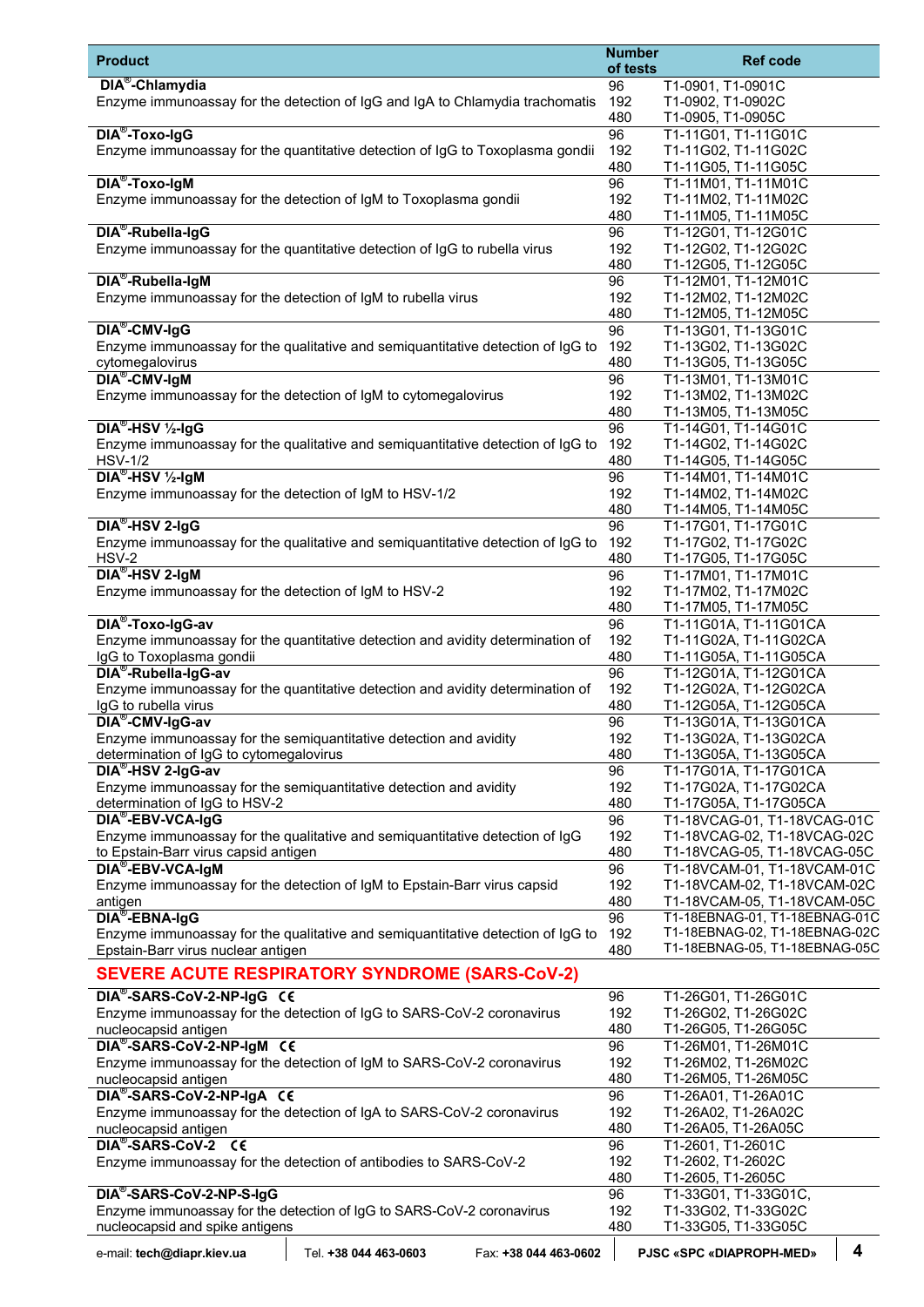| <b>Product</b>                                                                                   | <b>Number</b><br>of tests | <b>Ref code</b>      |
|--------------------------------------------------------------------------------------------------|---------------------------|----------------------|
| DIA <sup>®</sup> -SARS-CoV-2-NP-S-IgM                                                            | 96                        | T1-33M01, T1-33M01C, |
| Enzyme immunoassay for the detection of IgM to SARS-CoV-2 coronavirus                            | 192                       | T1-33M02, T1-33M02C  |
| nucleocapsid and spike antigens                                                                  | 480                       | T1-33M05, T1-33M05C  |
| DIA <sup>®</sup> -SARS-CoV-2-Ag                                                                  | $\overline{96}$           | T1-3201, T1-3201C    |
| Enzyme immunoassay for the detection of SARS-CoV-2 antigen                                       | 192                       | T1-3202, T1-3202C    |
|                                                                                                  | 480                       | T1-3205, T1-3205C    |
| DIA <sup>®</sup> -SARS-CoV-2-Ag-R                                                                | $\overline{96}$           | T1-3401, T1-3401C    |
| Enzyme immunoassay for the detection of SARS-CoV-2 antigen in respiratory tract                  | 192                       | T1-3402, T1-3402C    |
| specimens                                                                                        | 480                       | T1-3405, T1-3405C    |
| DIA <sup>®</sup> -SARS-CoV-2-S-IgG                                                               | 96                        | T1-36G01, T1-36G01C  |
| Enzyme immunoassay for the quantitative detection of IgG to SARS-CoV-2 spike                     | 192                       | T1-36G02, T1-36G02C  |
| antigen                                                                                          | 480                       | T1-36G05, T1-36G05C  |
| DIA <sup>®</sup> -SARS-CoV-2-different                                                           | 96                        | T1-3701, T1-3701C    |
| Enzyme immunoassay for the differentiated detection of antibodies to SARS-CoV-                   | 192                       | T1-3702, T1-3702C    |
| 2 antigens                                                                                       | 480                       | T1-3705, T1-3705C    |
| DIA <sup>®</sup> -SARS-CoV-2-S-IgG-av                                                            | 96                        | T1-3801, T1-3801C    |
| Enzyme immunoassay for the avidity determination of IgG to SARS-CoV-2 spike                      | 192                       | T1-3802, T1-3802C    |
| antigen                                                                                          | 480                       | T1-3805, T1-3805C    |
| DIA <sup>®</sup> -SARS-CoV-2-nAb                                                                 | 96                        | T1-3901, T1-3901C    |
| Enzyme immunoassay for the detection of SARS-CoV-2 neutralizing antibodies                       | 192                       | T1-3902, T1-3902C    |
|                                                                                                  | 480                       | T1-3905, T1-3905C    |
| DIA <sup>®</sup> -SARS-CoV-2-Ag-2T                                                               | 96                        | T1-4001, T1-4001C    |
| Dual-targeted enzyme immunoassay for the detection of SARS-CoV-2 antigens                        | 192                       | T1-4002, T1-4002C    |
|                                                                                                  | 480                       | T1-4005, T1-4005C    |
| <b>CLOTTING FACTORS</b>                                                                          |                           |                      |
| <b>DIA<sup>®</sup>-Hemostasis</b>                                                                | 96                        | T1-2701, T1-2701C,   |
| Enzyme immunoassay for quantitative detection of fibrinogen, soluble fibrin and                  | 192                       | T1-2702, T1-2702C,   |
| D-dimer                                                                                          | 480                       | T1-2705, T1-2705C    |
| DIA <sup>®</sup> -D-dimer-ELISA                                                                  | 96                        | T1-4201, T1-4201C,   |
| Reagents (reagent kits) for determining the D-dimer level                                        | 192                       | T1-4202, T1-4202C,   |
|                                                                                                  | 480                       | T1-4205, T1-4205C    |
| DIA <sup>®</sup> -Fibrin soluble                                                                 | 96                        | T1-2901, T1-2901C,   |
| Enzyme immunoassay for quantitative detection of soluble fibrin                                  | 192                       | T1-2902, T1-2902C,   |
|                                                                                                  | 480                       | T1-2905, T1-2905C    |
| DIA <sup>®</sup> -Fibrinogen                                                                     | 96                        | T1-3001, T1-3001C,   |
| Enzyme immunoassay for quantitative detection of fibrinogen                                      | 192                       | T1-3002, T1-3002C,   |
|                                                                                                  | 480                       | T1-3005, T1-3005C    |
| <b>BIOCHEMICAL ELISAS</b>                                                                        |                           |                      |
| <b>DIA<sup>®</sup>-CRP</b>                                                                       |                           |                      |
|                                                                                                  | 96                        | T1-4101, T1-4101C,   |
| Enzyme immunoassay for quantitative detection of C-reactive protein                              | 192                       | T1-4102, T1-4102C,   |
|                                                                                                  | 480                       | T1-4105, T1-4105C    |
| <b>VETERINARY MEDICINE</b>                                                                       |                           |                      |
| DIA <sup>®</sup> -BLV-Ab                                                                         | 960                       | T1-10110             |
| ELISA Kit for detection of antibodies to Bovine leukemia virus (BLV) in cattle<br>serum and milk |                           |                      |
| DIA <sup>®</sup> -Brucella-ab-combi-V                                                            | 960                       | T1-10610             |
| ELISA Kit for detection of anti-Brucella antibodies in productive and domestic                   |                           |                      |
| animal serum and milk                                                                            |                           |                      |
| DIA <sup>®</sup> -Brucella-IgG                                                                   | 96                        | T1-10701, T1-10701C  |
| Anti-Brucella ELISA Kit                                                                          | 192                       | T1-10702, T1-10702C  |
|                                                                                                  | 480                       | T1-10705, T1-10705C  |

# **RAPID DIAGNOSTIC TESTS**

| <b>Product</b>                | <b>Specimen</b>                  | <b>Number of tests</b> | <b>Ref code</b>     |
|-------------------------------|----------------------------------|------------------------|---------------------|
| DIA <sup>®</sup> -COVID-19-Ag | Nasopharyngeal and oropharyngeal |                        | RDT-COVID-19-Aq-1   |
| COVID-19 Ag Rapid Test        | swabs                            | 25                     | RDT-COVID-19-Aq-25  |
|                               |                                  | 50                     | RDT-COVID-19-Aq-50  |
|                               |                                  | 100                    | RDT-COVID-19-Aq-100 |
|                               |                                  | On reauest             | RDT-COVID-19-Aq-OEM |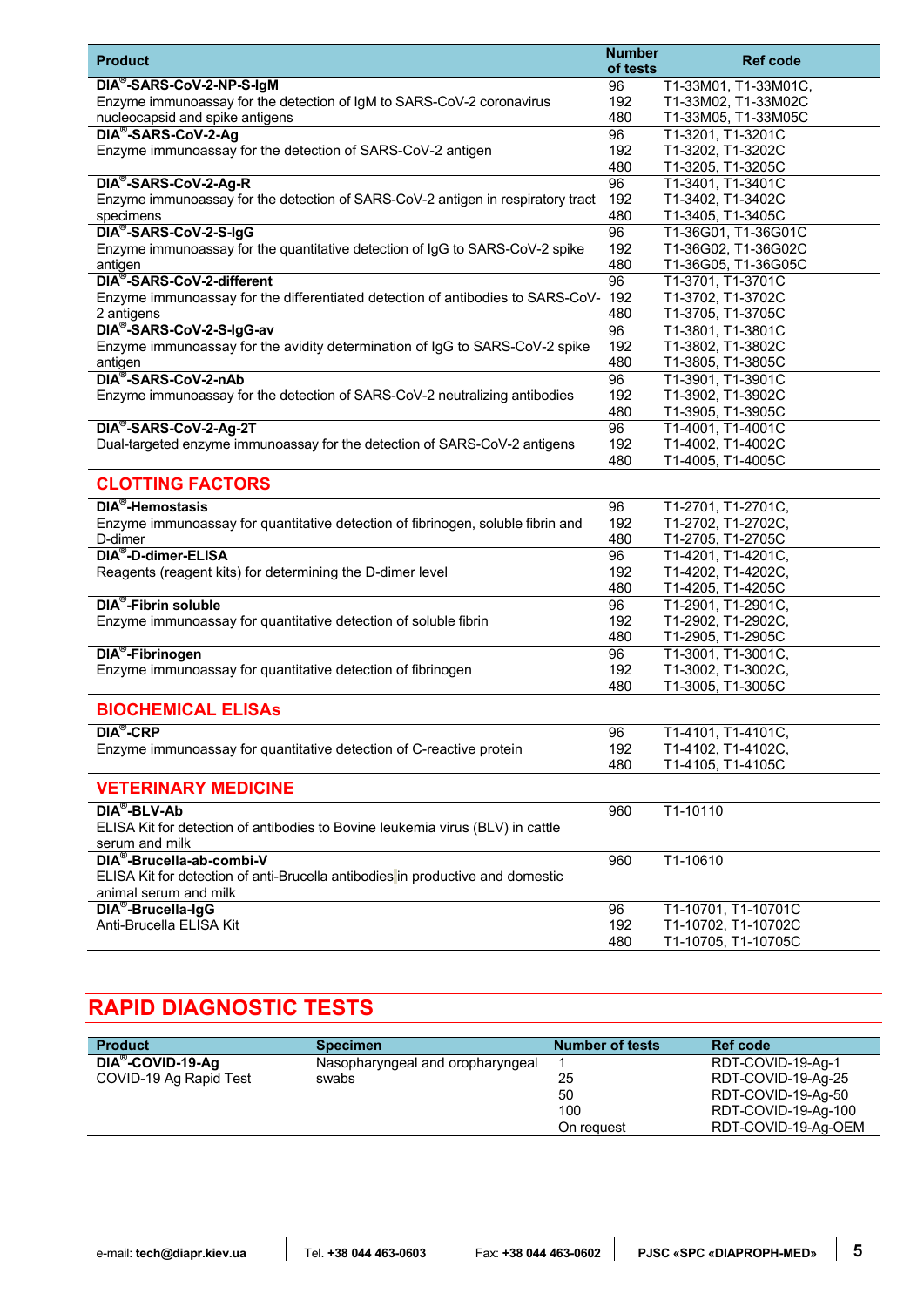#### **PCR KITS**

| <b>Product</b>                                          | Configuration                                                                | <b>Number</b> | <b>Ref</b> |
|---------------------------------------------------------|------------------------------------------------------------------------------|---------------|------------|
|                                                         |                                                                              | of tests      | code       |
| DIA <sup>®</sup> -HCV/HBV/HIV-FL                        | Form 1: QIAsymhony Virus/Bacteria Midi Kit; PCR kit version A                | 96            | PM-031     |
| Real-time PCR assay for                                 | Form 3: MAGNO-sorb 100-1000 kit; PCR kit                                     | 100           | PM-033     |
| simultaneous detection of HCV                           | <b>Form 4: PCR kit version A</b>                                             | 100           | PM-034     |
| RNA, HBV DNA and HIV RNA                                | <b>Form 5: PCR kit</b>                                                       | 100           | PM-035     |
|                                                         | <b>Form 6: PCR kit version 4x</b>                                            | 100           | PM-036     |
| DIA <sup>®</sup> -DNA-HIV-FL                            | <b>Form 1:</b> RIBO-prep 100 kit; Hemolytic (1 vial); PCR kit                | 42/100*       | PM-041     |
| Real-time PCR assay for                                 | Form 2: Kit for DBS collection; RIBO-prep 100 kit; Lysis Solution (2 vials); | 100           | PM-042     |
| detection of HIV-1 proviral DNA                         | Precipitation Solution (1 vial); Hemolytic (1 vial); PCR kit                 |               |            |
|                                                         | <b>Form 3: DNA-sopb-B 100 kit; Hemolytic (2 vials); PCR kit</b>              | 100           | PM-043     |
|                                                         | <b>Form 5: PCR kit</b>                                                       | 120           | PM-045     |
| DIA <sup>®</sup> -HIV-Monitor-M-FL                      | <b>Form 1: Consumables kit for Abbot m2000rt; MAGNO-sorb 100-1000 kit;</b>   | 96            | PM-051     |
| Real-time PCR assay for                                 | PCR kit                                                                      | 24            | PM-053     |
| quantitative detection of HIV-1                         | <b>Form 3: Calibration kit</b>                                               |               |            |
| <b>RNA</b>                                              |                                                                              |               |            |
| DIA <sup>®</sup> -HIV-Monitor-FRT                       | Form 1: RIBO-sorb-12 kit, PCR kit                                            | 48            | PM-061     |
| Real-time PCR assay for                                 | Form 2: RIBO-prep 50 kit, PCR kit                                            | 50            | PM-062     |
| quantitative detection of HIV-1                         | <b>Form 4: MAGNO-sorb 100-1000 kit; PCR kit (2 pcs)</b>                      | 100           | PM-064     |
| <b>RNA</b>                                              | <b>Form 5: PCR kit, Calibration kit HIV-Q</b>                                | 80            | PM-065     |
|                                                         | Form 6: PCR kit                                                              | 80            | PM-066     |
| *42 dried blood spot samples or 100 whole blood samples |                                                                              |               |            |

## **PANELS OF SERA**

#### **Product Aliquot, ml Qty Ref code**

#### **ENZYME IMMUNOASSAY**

| <b>Panels for sensitivity evaluation (SPP)</b>                                                  |                  |           |               |
|-------------------------------------------------------------------------------------------------|------------------|-----------|---------------|
| <b>SPP-HIV-1/2</b>                                                                              | 0,5              | $\geq 10$ | P-01-P1-0,5   |
| Anti-HIV-1/2 positive standard panel of sera for sensitivity evaluation of EIA kits             | 1,0              |           | P-01-P1-1,0   |
| SPP-HIV-1-p24                                                                                   | 0,5              | $\geq 4$  | P-01Ag-P1-0,5 |
| HIV-1 p24 antigen positive standard panel of sera for sensitivity evaluation of EIA kits        | 1,0              |           | P-01Ag-P1-1,0 |
| <b>SPP-HBs</b>                                                                                  | 0,5              | $\geq 4$  | $P-02-P1-0,5$ |
| HBsAg positive standard panel of sera for sensitivity evaluation of EIA kits                    | 1,0              |           | P-02-P1-1,0   |
| <b>SPP-HCV</b>                                                                                  | 0,5              | $\geq 10$ | P-03-P1-0,5   |
| Anti-HCV positive standard panel of sera for sensitivity evaluation of EIA kits                 | 1,0              |           | P-03-P1-1,0   |
| <b>SPP-Trep</b>                                                                                 | 0,5              | $\geq 10$ | P-04-P1-0,5   |
| Anti-T.pallidum positive standard panel of sera for sensitivity evaluation of EIA kits          | 1,0              |           | P-04-P1-1,0   |
| <b>Panels for specificity evaluation (SPN)</b>                                                  |                  |           |               |
| <b>SPN-HIV-1/2</b>                                                                              | 0.5              | $\geq 10$ | P-01-N1-0,5   |
| Anti-HIV-1/2 negative standard panel of sera for specificity evaluation of EIA kits             | 1,0              |           | P-01-N1-1,0   |
| <b>SPN-HBs</b>                                                                                  | 0,5              | $\geq 10$ | P-02-N1-0,5   |
| HBsAg negative standard panel of sera for specificity evaluation of EIA kits                    | 1,0              |           | P-02-N1-1,0   |
| <b>SPN-HCV</b>                                                                                  | 0,5              | $\geq 10$ | P-03-N1-0,5   |
| Anti-HCV negative standard panel of sera for specificity evaluation of EIA kits                 | 1,0              |           | P-03-N1-1,0   |
| <b>SPN-Trep</b>                                                                                 | 0,5              | $\geq 10$ | P-04-N1-0,5   |
| Anti-T.pallidum negative standard panel of sera for specificity evaluation of EIA kits          | 1.0              |           | P-04-N1-1,0   |
| Panels for internal quality control (VLK)                                                       |                  |           |               |
| VLK-HIV-1                                                                                       | 0,5              | $\geq 1$  | P-01-L1-0,5   |
| HIV-1 antibody positive standard serum for intra-laboratory quality control by EIA              |                  |           |               |
| VLK-HIV-1-p24                                                                                   | 0,5              | $\geq 1$  | P-01Ag-L1-    |
| HIV-1 p24 antigen positive standard serum for intra-laboratory quality control by EIA           |                  |           | 0,5           |
| <b>VLK-HBs</b>                                                                                  | 0,5              | $\geq 1$  | $P-02-L1-0,5$ |
| HBsAg positive standard serum for intra-laboratory quality control by EIA                       |                  |           |               |
| <b>VLK-HCV</b>                                                                                  | 0,5              | $\geq 1$  | $P-03-L1-0,5$ |
| HCV antibody positive standard serum for intra-laboratory quality control by EIA                |                  |           |               |
| <b>VLK-Trep</b>                                                                                 | 0,5              | $\geq 1$  | $P-04-L1-0,5$ |
| T.pallidum antibody positive standard serum for intra-laboratory quality control by EIA         |                  |           |               |
| <b>VLK-Chlamydia-IgG</b>                                                                        | 0,5              | $\geq 1$  | P-09G-L1-0,5  |
| Ch.trachomatis IgG antibody positive standard serum for intra-laboratory quality control by EIA |                  |           |               |
| <b>VLK-Toxo-IgG</b>                                                                             | 0,5              | $\geq 1$  | P-11G-L1-0,5  |
| T.gondii IgG antibody positive standard serum for intra-laboratory quality control by EIA       |                  |           |               |
| <b>VLK-Rubella-IgG</b>                                                                          | $\overline{0,5}$ | $\geq 1$  | P-12G-L1-0,5  |
| Rubella IgG antibody positive standard serum for intra-laboratory quality control by EIA        |                  |           |               |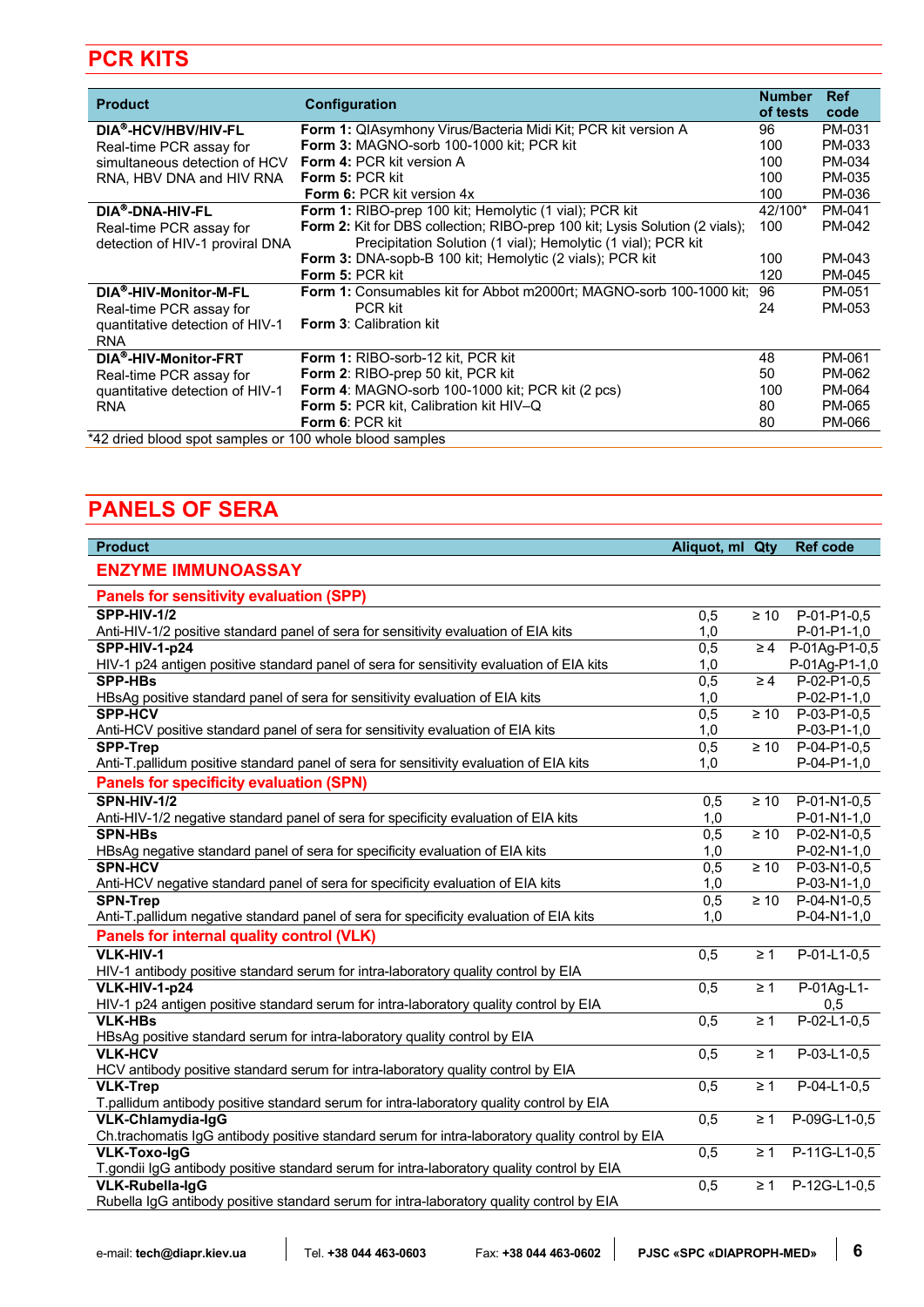| <b>Product</b>                                                                                   | Aliquot, ml Qty |          | <b>Ref code</b>  |
|--------------------------------------------------------------------------------------------------|-----------------|----------|------------------|
| <b>VLK-CMV-IgG</b>                                                                               | 0,5             | ≥ 1      | P-13G-L1-0,5     |
| Cytomegalovirus IgG antibody positive standard serum for intra-laboratory quality control by     |                 |          |                  |
| EIA                                                                                              |                 |          |                  |
| VLK-HSV-1-IgG                                                                                    | 0,5             | $\geq 1$ | P-14G-L1-0,5     |
| HSV-1 IgG antibody positive standard serum for intra-laboratory quality control by EIA           |                 |          |                  |
| VLK-HSV-2-IgG                                                                                    | 0,5             | $\geq 1$ | P-17G-L1-0,5     |
| HSV-2 IgG antibody positive standard serum for intra-laboratory quality control by EIA           |                 |          |                  |
| <b>ENZYME IMMUNOASSAY &amp; IMMUNOCHEMILUMINISCENT ASSAY</b>                                     |                 |          |                  |
| Panels for the assessment of work of clinical diagnostic laboratories (SPK)                      |                 |          |                  |
|                                                                                                  |                 |          |                  |
| <b>SPK-HIV-1/2</b>                                                                               | 0,5             | $\geq 5$ | P-01-Q1-0,5      |
| Anti-HIV-1/2 positive and negative standard panel of sera for the assessment of work of          | 1,0             |          | $P-01-Q1-1,0$    |
| clinical diagnostic laboratories                                                                 |                 |          |                  |
| <b>SPK-HBs</b>                                                                                   | 0,5             | $\geq 5$ | P-02-Q1-0,5      |
| HBsAg positive and negative standard panel of sera for the assessment of work of clinical        | 1,0             |          | $P-02-Q1-1,0$    |
| diagnostic laboratories                                                                          |                 |          |                  |
| <b>SPK-HCV</b>                                                                                   | 0,5             | $\geq 5$ | P-03-Q1-0,5      |
| Anti-HCV positive and negative standard panel of sera for the assessment of work of clinical     | 1,0             |          | $P-03-Q1-1,0$    |
| diagnostic laboratories                                                                          |                 |          |                  |
| <b>SPK-Trep</b>                                                                                  | 0,5             | $\geq 5$ | P-04-Q1-0,5      |
| Anti-T.pallidum positive and negative standard panel of sera for the assessment of work of       | 1,0             |          | $P-04-Q1-1,0$    |
| clinical diagnostic laboratories                                                                 |                 |          |                  |
| SPK-Chlamydia                                                                                    | 0,5             | $\geq 5$ | P-09-Q1-0,5      |
| Anti-Ch. trachomatis positive and negative standard panel of sera for the assessment of work of  | 1,0             |          | $P-09-Q1-1,0$    |
| clinical diagnostic laboratories                                                                 |                 |          |                  |
| <b>SPK-Toxo</b>                                                                                  | 0,5             | $\geq 5$ | P-11-Q1-0,5      |
| Anti-T. gondii positive and negative standard panel of sera for the assessment of work of        | 1,0             |          | P-11-Q1-1,0      |
| clinical diagnostic laboratories                                                                 |                 |          |                  |
| <b>SPK-Rubella</b>                                                                               | 0,5             | $\geq 5$ | P-12-Q1-0,5      |
| Anti-Rubella positive and negative standard panel of sera for the assessment of work of clinical | 1,0             |          | P-12-Q1-1,0      |
| diagnostic laboratories                                                                          |                 |          |                  |
| <b>SPK-CMV</b>                                                                                   | 0,5             | $\geq 5$ | P-13-Q1-0,5      |
| Anti-CMV positive and negative standard panel of sera for the assessment of work of clinical     | 1,0             |          | $P-13-Q1-1,0$    |
| diagnostic laboratories                                                                          |                 |          |                  |
| <b>SPK-HSV</b>                                                                                   | 0,5             | $\geq 5$ | P-14-Q1-0,5      |
| Anti-HSV types 1 and/or 2 positive and negative standard panel of sera for the assessment of     | 1,0             |          | $P-14-Q1-1,0$    |
| work of clinical diagnostic laboratories                                                         |                 |          |                  |
| <b>SPK-EBV</b>                                                                                   | 0,5             | $\geq 5$ | P-18-Q1-0,5      |
| Anti-EBV positive and negative standard panel of sera for the assessment of work of clinical     | 1,0             |          | $P-18-Q1-1,0$    |
| diagnostic laboratories                                                                          |                 |          |                  |
| SPK-SARS-CoV-2-IgG                                                                               | 0,1             |          | ≥ 5 P-26G-Q1-0,5 |
| Standard panel of sera reactive and not reactive for IgG to SARS-CoV-2 coronavirus for the       | 1,0             |          | P-26G-Q1-1,0     |
| assessment of work of clinical diagnostic laboratories                                           |                 |          |                  |
| SPK-SARS-CoV-2-IgM                                                                               | 0,1             | $\geq 5$ | P-26M-Q1-0,5     |
| Standard panel of sera reactive and not reactive for IgM to SARS-CoV-2 coronavirus for the       | 1,0             |          | P-26M-Q1-1,0     |
| assessment of work of clinical diagnostic laboratories                                           |                 |          |                  |
| <b>IMMUNOCHEMILUMINISCENT ASSAY</b>                                                              |                 |          |                  |
|                                                                                                  |                 |          |                  |
| <b>VLK-HIV-1-CLIA</b>                                                                            | 0,5             | $\geq 1$ | P-01-L2-0.5      |
| HIV-1 antibody positive standard serum for intra-laboratory quality control by CLIA              | 1,0             |          | $P-01-L2-1,0$    |
| VLK-HIV-1-p24-CLIA                                                                               | 0,5             | ≥ 1      | P-01Ag-L2-0,5    |
| HIV-1 p24 antigen positive standard serum for intra-laboratory quality control by CLIA           | 1,0             |          | P-01Ag-L2-1,0    |
| <b>VLK-HBs-CLIA</b>                                                                              | 0,5             | $\geq 1$ | $P-02-L2-0,5$    |
| HBsAg positive standard serum for intra-laboratory quality control by CLIA                       | 1,0             |          | P-02-L2-1,0      |
| <b>VLK-HCV-CLIA</b>                                                                              | 0,5             | $\geq 1$ | $P-03-L2-0,5$    |
| HCV antibody positive standard serum for intra-laboratory quality control by CLIA                | 1,0             |          | $P-03-L2-1,0$    |
| <b>VLK-Trep-CLIA</b>                                                                             | 0,5             | $\geq 1$ | $P-04-L2-0,5$    |
| T.pallidum antibody positive standard serum for intra-laboratory quality control by CLIA         | 1,0             |          | P-04-L2-1,0      |
| <b>RAPID DIAGNOSTIC TESTS</b>                                                                    |                 |          |                  |
| <b>Panels for external quality control (SPK)</b>                                                 |                 |          |                  |
| SPK-HIV-1/2-RDT                                                                                  |                 | $\geq 1$ | $P-01-Q3$        |
| Anti-HIV-1/2 positive and negative standard panel of sera for external quality control of rapid  |                 |          |                  |
| tests                                                                                            |                 |          |                  |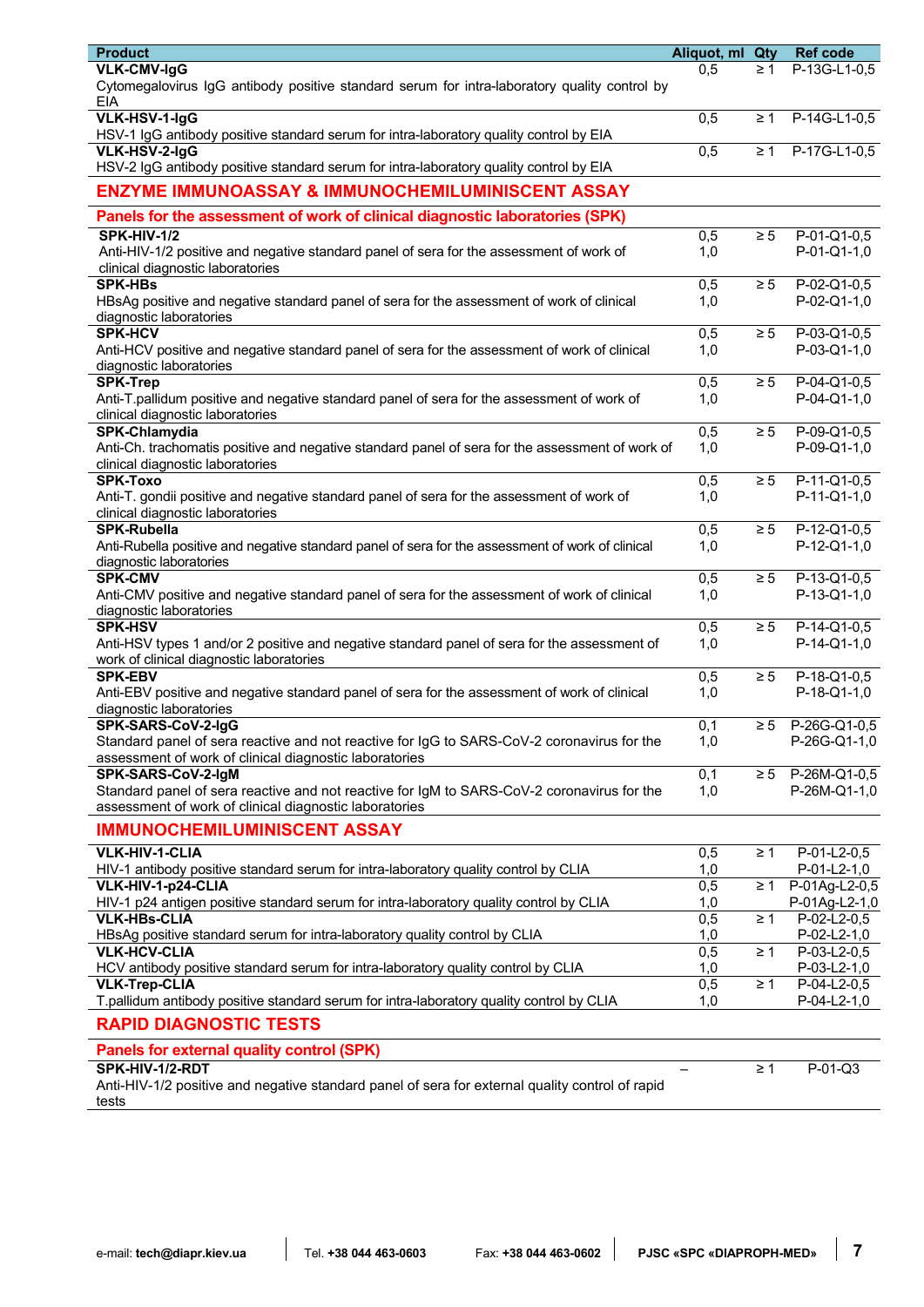## **RECOMBINANT AND PEPTIDE ANTIGENS**

| <b>Ref code</b>                | <b>Product</b>                         | <b>Format</b>                                                                                                |
|--------------------------------|----------------------------------------|--------------------------------------------------------------------------------------------------------------|
|                                |                                        | <b>Severe Acute Respiratory Syndrome (SARS-CoV-2)</b>                                                        |
| <b>BPB-26010</b>               | NP-SARS2                               | Recombinant nucleocapsid SARS-CoV-2 antigen                                                                  |
| BCB-26010                      | NP-SARS2-HRP                           | Recombinant nucleocapsid SARS-CoV-2 antigen HRP conjugated                                                   |
| BPB-26020                      | SPIKE-SARS2                            | Recombinant Spike (S) SARS-CoV-2 protein                                                                     |
| BPB-26030                      | RBD-SARS2                              | Recombinant S1 subunit SARS-CoV-2 receptor-binding domain (RBD) (N331-V524)                                  |
| BCB-26030                      | RBD-SARS2-HRP                          | Recombinant RBD antigen (N331-V524) HRP conjugated                                                           |
| BPB-26040                      | E-SARS2                                | Recombinant envelope (E) SARS-CoV-2 antigen                                                                  |
| BCB-26040                      | E-SARS2-HRP                            | Recombinant envelope (E) SARS-CoV-2 antigen HRP conjugated                                                   |
| BPB-26050                      | M-SARS2                                | Recombinant matrix (M) SARS-CoV-2 antigen                                                                    |
| BCB-26050                      | M-SARS2-HRP                            | Recombinant matrix (M) SARS-CoV-2 antigen HRP conjugated                                                     |
| BPB-26060                      | ACE2-F                                 | Recombinant angiotensin-converting enzyme 2 (ACE2) (M1-S730)                                                 |
| BPB-26070                      | ACE2-T                                 | Recombinant angiotensin-converting enzyme 2 (ACE2) (I21-I119)                                                |
|                                | Human Immunodeficiency Virus (HIV-1,2) |                                                                                                              |
| <b>BPB-01010</b>               | $Env1-S$                               | Mosaic recombinant HIV-1 antigen with immunodominant sites gp120 and gp 41                                   |
| BCB-01010                      | Env1-S-HRP                             | env1-S antigen HRP conjugated<br>Mosaic short recombinant HIV-1 antigen with more immunodominant sites gp120 |
| BPB-01040                      | Env1(120-41)                           | (V3 epitope) and gp 41                                                                                       |
| BPB-01080                      | $Env1-T$                               | Mosaic short recombinant HIV-1 antigen with more immunodominant sites gp120                                  |
|                                |                                        | and gp 41                                                                                                    |
| BCB-01080<br>BPB-01030         | Env1-T-HRP                             | env1-T antigen polymer HRP conjugated                                                                        |
| BPB-01033                      | Gag1725<br>Gag BSH                     | Mosaic recombinant HIV-1 antigen: p17, p25<br>Mosaic recombinant HIV-1 antigen: p17, p25                     |
| BPB-01034                      | Gag36                                  | Mosaic recombinant HIV-1 antigen: p15, p17, p24                                                              |
| BPB-01020                      | Env <sub>2</sub>                       | Recombinant HIV-1 antigen gp36                                                                               |
| BCB-01020                      | Env2-HRP                               | env2 antigen HRP conjugated                                                                                  |
| BPB-01060                      | Env2-T                                 | Short recombinant HIV-2 antigen with more immunodominant sites gp36                                          |
| BCB-01060                      | Env2-T-HRP                             | env2-T antigen HRP conjugated                                                                                |
| BPB-01070                      | p24                                    | Recombinant HIV-1 p24 antigen                                                                                |
| BCB-01070                      | p24-HRP                                | p24 antigen HRP conjugated                                                                                   |
| BCB-01092                      | pd2-4HIV-1-Bi                          | HIV-1 pd2-4 antigen biotinilated                                                                             |
| BCB-01094                      | pd35-HIV-1-Bi                          | HIV-1 pd35 antigen biotinilated                                                                              |
| BCB-01095                      | pd36-HIV-2-HRP                         | HIV-2 pd36 antigen HRP conjugated                                                                            |
| BCB-01096                      | pd36-HIV-2-Bi                          | HIV-2 pd36 antigen biotinilated                                                                              |
| <b>Hepatitis B Virus (HBV)</b> |                                        |                                                                                                              |
| BPB-02010                      | HBcore-F<br><b>HBcore-S</b>            | Recombinant HBcore antigen (full length)                                                                     |
| BPB-02011                      |                                        | Recombinant HBcore antigen (1-156aa)                                                                         |
| <b>Hepatitis C Virus (HCV)</b> |                                        |                                                                                                              |
| BPB-03010                      | NC34ab                                 | Mosaic recombinant HCV antigen: core, NS3, NS4ab                                                             |
| BPB-03020                      | Core                                   | Recombinant HCV 1b genotype Core antigen                                                                     |
| BPB-03070                      | SPCV1                                  | Synthetic HCV 1b genotype Core peptide (S2-Gly44)                                                            |
| BPB-03080<br>BCB-03080         | SPCV2<br>SPCV2-Bi                      | Synthetic HCV 1b genotype Core peptide (M1-Gly73)<br>Synthetic SPCV2 peptide biotinilated                    |
| BPB-03030                      | <b>NS3-C 1b</b>                        | Recombinant HCV 1b genotype NS3 antigen (1189-1465aa)                                                        |
| BPB-03033                      | NS3-C 3a                               | Recombinant HCV 3a genotype NS3 antigen (1189-1465aa)                                                        |
| BPB-03040                      | <b>NS4 1b</b>                          | Recombinant HCV 1b genotype NS4 antigen (1689-1735)                                                          |
| BPB-03041                      | NS4 3a                                 | Recombinant HCV 3a genotype NS4 antigen (1689-1735aa)                                                        |
| BPB-03070                      | SPCV3                                  | Synthetic HCV 1b genotype NS4 peptide (C100-3 region)                                                        |
| BCB-03070                      | SPCV3-Bi                               | Synthetic SPCV3 peptide biotinilated                                                                         |
| BPB-03080                      | SPCV4                                  | Synthetic HCV 1b genotype NS4 peptide (59 region)                                                            |
| BCB-03080                      | SPCV4-Bi                               | Synthetic SPCV4 peptide biotinilated                                                                         |
| BPB-03060                      | NS <sub>5a</sub>                       | Recombinant HCV 1b genotype NS5 antigen                                                                      |
| <b>Treponema pallidum</b>      |                                        |                                                                                                              |
| BPB-04010<br>BPB-04020         | $p15-\beta$ Gal                        | Recombinant T.pallidum p15 antigen                                                                           |
| BCB-04020                      | p17<br>p17-HRP                         | Recombinant T.pallidum p17 antigen<br>p17 antigen HRP conjugated                                             |
| BPB-04050                      | $p17-\beta$ Gal                        | Recombinant T.pallidum p17 antigen                                                                           |
| BPB-04030                      | p41                                    | Recombinant T.pallidum TmpA antigen                                                                          |
| BCB-04030                      | p41-HRP                                | p41 antigen HRP conjugated                                                                                   |
| BPB-04060                      | $p41-\beta$ Gal                        | Recombinant T.pallidum TmpA antigen                                                                          |
| BPB-04040                      | p47                                    | Recombinant T.pallidum p47 antigen                                                                           |
| BCB-04040                      | p47-HRP                                | p47 antigen HRP conjugated                                                                                   |
| BPB-04070                      | $p47 - \beta$ Gal                      | Recombinant T.pallidum p47 antigen                                                                           |
|                                |                                        |                                                                                                              |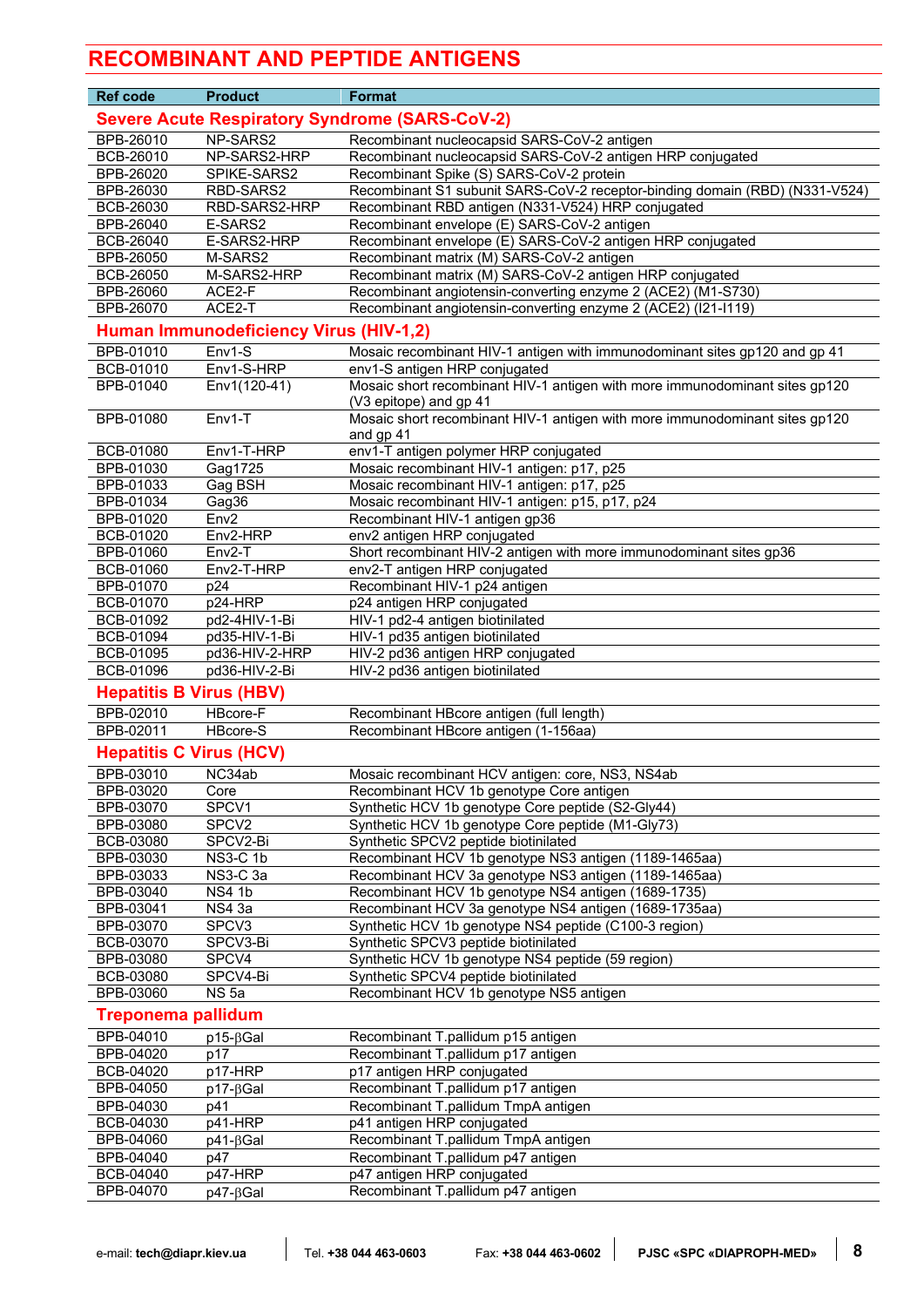| <b>Ref code</b>              | <b>Product</b>                                | <b>Format</b>                                                      |  |  |  |
|------------------------------|-----------------------------------------------|--------------------------------------------------------------------|--|--|--|
|                              | <b>Epstein-Barr Virus (EBV)</b>               |                                                                    |  |  |  |
| <b>BPB-18010</b>             | p18-VCA                                       | Recombinant Epstein-Barr Virus (EBV) capsid antigen P18            |  |  |  |
| BPB-18020                    | $p23-VCA$                                     | Recombinant Epstein-Barr Virus (EBV) capsid antigen P23            |  |  |  |
| <b>BCB-18020</b>             | p23-VCA-HRP                                   | p23-VCA antigen HRP conjugated                                     |  |  |  |
| BPB-18030                    | p18/23-VCA                                    | Mosaic recombinant Epstein-Barr Virus (EBV) capsid antigen, P18/23 |  |  |  |
| BPB-18040                    | p72-EBNA1                                     | Recombinant Epstein-Barr Virus (EBV) Nuclear Antigen EBNA1, P72    |  |  |  |
| <b>Chlamydia trachomatis</b> |                                               |                                                                    |  |  |  |
| BPB-09010                    | <b>MOMP</b>                                   | Recombinant C.trachomatis MOMP antigen                             |  |  |  |
| <b>Toxoplasma gondii</b>     |                                               |                                                                    |  |  |  |
| <b>BPB-11010</b>             | ToxoAg                                        | T. gondii antigen                                                  |  |  |  |
| <b>BCB-11010</b>             | ToxoAg-HRP                                    | T. gondii antigen HRP conjugated                                   |  |  |  |
| <b>Rubella Virus</b>         |                                               |                                                                    |  |  |  |
| BPB-12010                    | RubAg                                         | Rubella Virus antigen                                              |  |  |  |
| <b>BCB-12010</b>             | RubAg-HRP                                     | Rubella Virus antigen HRP conjugated                               |  |  |  |
|                              | <b>Herpes Simplex Virus (HSV)</b>             |                                                                    |  |  |  |
| <b>BPB-14010</b>             | gG1                                           | Recombinant HSV-1 gG antigen (1-189aa)                             |  |  |  |
| <b>BCB-14010</b>             | HSV1gG1-HRP                                   | gG HSV-1 antigen HRP conjugated                                    |  |  |  |
| BPB-14020                    | gG <sub>2</sub>                               | Recombinant HSV-2 gG antigen (525-573, 601-615aa)                  |  |  |  |
| BCB-14020                    | HSV2gG2-HRP                                   | gG HSV-2 antigen HRP conjugated                                    |  |  |  |
| <b>Cytomegalovirus (CMV)</b> |                                               |                                                                    |  |  |  |
| BPB-16010                    | p28                                           | Recombinant CMV p28 antigen                                        |  |  |  |
| <b>BPB-16020</b>             | p150-1                                        | Recombinant CMV p150 antigen                                       |  |  |  |
| <b>BPB-16021</b>             | p150-2                                        | Recombinant CMV p150 antigen                                       |  |  |  |
| <b>Staphylococcus aureus</b> |                                               |                                                                    |  |  |  |
| BPB-00010                    | Protein A                                     | Recombinant S.aureus protein A                                     |  |  |  |
| <b>BCB-00010</b>             | Protein A-HRP                                 | S.aureus protein A HRP conjugated                                  |  |  |  |
| <b>Streptococcus</b>         |                                               |                                                                    |  |  |  |
| <b>BPB-00020</b>             | Protein G                                     | Recombinant Streptococcus protein G                                |  |  |  |
| <b>BCB-00020</b>             | Protein G-HRP                                 | Streptococcus protein G HRP conjugated                             |  |  |  |
|                              | <b>Streptomycetes (Streptomyces avidinii)</b> |                                                                    |  |  |  |
| <b>BCB-00025</b>             | Str-Poly-HRP                                  | Streptavidin polymer HRP conjugated                                |  |  |  |
|                              | <b>Bovine Leukemia Virus (BLV)</b>            |                                                                    |  |  |  |
| BPB-10110                    | gp51                                          | Recombinant BLV gp51 antigen                                       |  |  |  |
| <b>BPB-10120</b>             | p24                                           | Recombinant BLV p24 antigen                                        |  |  |  |
| <b>Brucella abortus</b>      |                                               |                                                                    |  |  |  |
| BPB-10210                    | AgB3                                          | <b>B.abortus LPS</b>                                               |  |  |  |

# **MONOCLONAL ANTIBODIES**

| <b>Ref code</b>                                       | <b>Product</b>          |       | <b>Isotype Description</b>                                                                                        | <b>Reactivity</b>                  | <b>Clone</b>     |  |
|-------------------------------------------------------|-------------------------|-------|-------------------------------------------------------------------------------------------------------------------|------------------------------------|------------------|--|
| <b>Severe Acute Respiratory Syndrome (SARS-CoV-2)</b> |                         |       |                                                                                                                   |                                    |                  |  |
| BAB-<br>26010                                         | <b>MAB 2.2D</b>         | laG2a | Monoclonal antibodies specific to SARS-CoV-2<br>NP antigen (IgG1)                                                 | Reactive with NP-SARS-<br>$CoV-2$  | 2.2D             |  |
| BCB-<br>26011                                         | MAB 2.2D-<br><b>HRP</b> | laG2a | Monoclonal antibodies specific to SARS-CoV-2<br>NP antigen (IgG1) HRP conjugated                                  | Reactive with NP-SARS-<br>$CoV-2$  | 2.2D             |  |
| BAB-<br>26020                                         | <b>MAB 4.1B</b>         | lgG1  | Monoclonal antibodies specific to SARS-CoV-2<br>NP antigen (IgG1)                                                 | Reactive with NP-SARS-<br>$CoV-2$  | 4.1B             |  |
| BAB-<br>26030                                         | <b>MAB 4.7H</b>         | lgG2a | Monoclonal antibodies specific to SARS-CoV-2<br>NP antigen (IgG1), matched pair for MAB 1.4B                      | Reactive with NP-SARS-<br>$CoV-2$  | 4.7H             |  |
| BCB-<br>26031                                         | MAB 4.7H-Bi             | laG2a | Monoclonal antibodies specific to SARS-CoV-2<br>NP antigen (IgG1), matched pair for MAB 1.4B<br>Biotin conjugated | Reactive with NP-SARS-<br>$CoV-2$  | 4.7H             |  |
| BAB-<br>26040                                         | <b>MAB 1.4B</b>         | lgG2a | Monoclonal antibodies specific to SARS-CoV-2<br>NP antigen (IgG1), matched pair for MAB 4.7H                      | Reactive with NP-SARS-<br>$CoV-2$  | 1.4B             |  |
| BAB-<br>26050                                         | MAB 4.F3                | laG2a | Monoclonal antibodies specific to SARS-CoV-2<br>NP antigen (IgG1), matched pair for MAB 11.D4                     | Reactive with RBD-SARS-<br>$CoV-2$ | 4.F <sub>3</sub> |  |
| BCB-<br>26051                                         | MAB 4.F3-Bi             | lgG2a | Monoclonal antibodies specific to SARS-CoV-2<br>NP antigen (IgG1), matched pair for MAB11.D4<br>Biotin conjugated | Reactive with RBD-SARS-<br>$CoV-2$ | 4.F3             |  |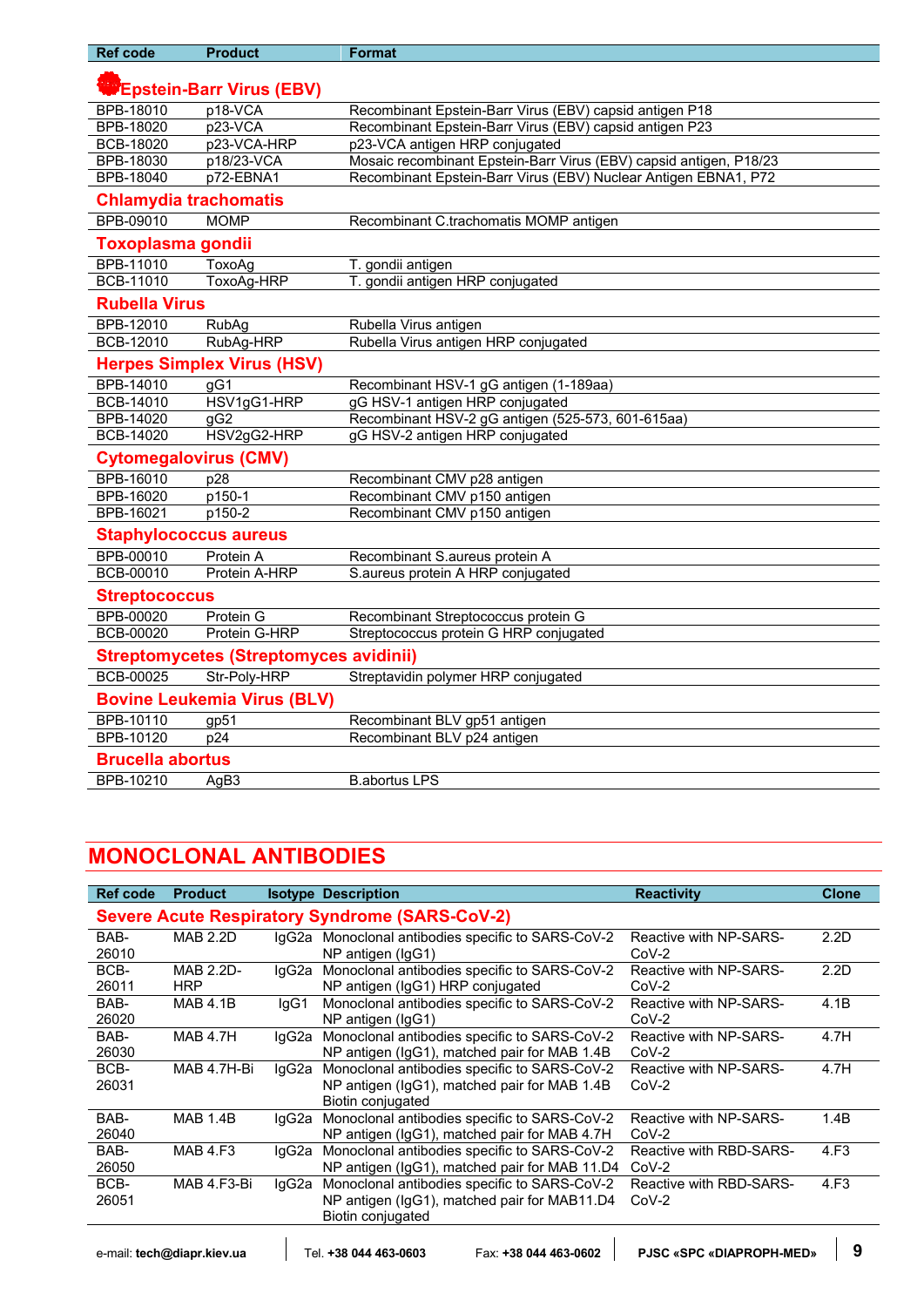| <b>Ref code</b>                             | <b>Product</b>                    |       | <b>Isotype Description</b>                                                                                             | <b>Reactivity</b>                                                               | <b>Clone</b>             |  |
|---------------------------------------------|-----------------------------------|-------|------------------------------------------------------------------------------------------------------------------------|---------------------------------------------------------------------------------|--------------------------|--|
| BAB-<br>26060                               | <b>MAB 11.D4</b>                  |       | IgG2b Monoclonal antibodies specific to SARS-CoV-2<br>NP antigen (IgG1), matched pair for MAB 4.F3                     | Reactive with RBD-SARS-<br>$CoV-2$                                              | 11.D4                    |  |
| Human Immunodeficiency Virus (HIV-1, HIV-2) |                                   |       |                                                                                                                        |                                                                                 |                          |  |
| <b>BAB-0105</b>                             | MAB282H10                         | lgG1  | Monoclonal antibodies specific to HIV-1 p24<br>capsid antigen (IgG1)                                                   | Reactive with HIV-1 p24<br>capsid antigen                                       | 282H10                   |  |
| BAB-0106                                    | MAB633E4                          | lgG1  | Monoclonal antibodies specific to HIV-1 p24<br>capsid antigen (IgG1), matched pair for MAB<br>282H10                   | Reactive with HIV-1 p24<br>capsid antigen                                       | 633E4                    |  |
| BCB-<br>01062                               | MAB633E4-<br>Bi                   | IgG1  | Monoclonal antibodies specific to HIV-1 p24<br>capsid antigen (IgG1), matched pair for MAB<br>282H10 Biotin conjugated | Reactive with HIV-1 p24<br>capsid antigen                                       | 633E4                    |  |
|                                             | <b>Hepatitis B Virus (HBV)</b>    |       |                                                                                                                        |                                                                                 |                          |  |
|                                             | BAB-0207 MAB2G12F3<br>B6          | IgG1  | Monoclonal antibodies specific to HBsAg<br>(ad/aw), matched pair for MAB 95E1                                          | Reactive with HBsAg ayw1,<br>ayw2, ayw3, ayw4,<br>ayr, adw2, adw4, adrq+, adrq- | 2G12F3<br>B <sub>6</sub> |  |
| BAB-0202 MAB95E1                            |                                   | lgG2a | Monoclonal antibodies specific to HBsAg<br>(ad/aw), matched pair to 2G12F3B6                                           | Reactive with HBsAg ayw1,<br>ayw2, ayw3, ayw4,<br>ayr, adw2, adw4, adrq+, adrq- | 95E1                     |  |
| <b>BCB-0202</b>                             | <b>MAB95E1-</b><br><b>HRP</b>     | lgG2a | Monoclonal antibodies specific to HBsAg<br>(ad/aw), matched pair to 2G12F3B6.<br>HRP conjugated                        | Reactive with HBsAg ayw1,<br>ayw2, ayw3, ayw4,<br>ayr, adw2, adw4, adrq+, adrq- | 95E1                     |  |
| BCB-<br>02021                               | MAB95E1-Bi                        | lgG2a | Monoclonal antibodies specific to HBsAg<br>(ad/aw), matched pair to 2G12F3B6.<br>Biotin conjugated                     | Reactive with HBsAg ayw1,<br>ayw2, ayw3, ayw4,<br>ayr, adw2, adw4, adrq+, adrq- | 95 E1                    |  |
| <b>BAB-0204</b>                             | <b>MAB553H7</b>                   | IgG1  | Monoclonal antibodies reactive with HBcAg                                                                              | Reactive with HBcAg                                                             | 553H7                    |  |
|                                             | <b>Chlamydia trachomatis</b>      |       |                                                                                                                        |                                                                                 |                          |  |
| BAB-<br>09011                               | MAB601G5                          | IgG1  | Monoclonal antibodies specific to Chlamydia<br>trachomatis Major Outer Membrane Protein<br>(MOMP)                      | Reactive with Chlamydia<br>trachomatis MOMP                                     | 601G5                    |  |
|                                             | Human IgG, IgM, IgA               |       |                                                                                                                        |                                                                                 |                          |  |
| <b>BAB-0001</b>                             | MAB156D11                         | lgG1  | Monoclonal antibodies specific to human IgG<br>(lgG1)                                                                  | Reactive with human IgG                                                         | 156D11                   |  |
| <b>BAB-0002</b>                             | MAB156C10                         | IgG2b | Monoclonal antibodies specific to human IgG<br>(lgG2b)                                                                 | Reactive with human IgG                                                         | 156C10                   |  |
| <b>BCB-0002</b>                             | MAB156C10-<br><b>HRP</b>          | lgG2b | Monoclonal antibodies specific to human IgG<br>(IgG2b) HRP conjugated                                                  | Reactive with human IgG                                                         | 156C10                   |  |
| <b>BAB-0003</b>                             | MAB153H11                         | lgG2b | Monoclonal antibodies specific to human IgG<br>(lgG2b)                                                                 | Reactive with human IgG                                                         | 153H11                   |  |
|                                             | BCB-0003 MAB153H11-<br><b>HRP</b> | lgG2b | Monoclonal antibodies specific to human IgG<br>(IgG2b) HRP conjugated                                                  | Reactive with human IgG                                                         | 153H11                   |  |
| <b>BAB-0004</b>                             | MAB48B4.2                         | lgG1  | Monoclonal antibodies specific to human IgM                                                                            | Reactive with human IgM                                                         | 48B4.2                   |  |
| <b>BAB-0005</b>                             | MAB43H3.2                         | IgG1  | Monoclonal antibodies specific to human IgM                                                                            | Reactive with human IgM                                                         | 43H3.2                   |  |
| <b>BCB-0005</b>                             | MAB43H3.2-<br><b>HRP</b>          | IgG1  | Monoclonal antibodies specific to human IgM<br>HRP conjugated                                                          | Reactive with human IgM                                                         | 43H3.2                   |  |
| <b>BAB-0006</b>                             | MAB45A2                           | IgG1  | Monoclonal antibodies specific to human IgM                                                                            | Reactive with human IgM                                                         | 45A2                     |  |
| <b>BAB-0007</b>                             | MAB413E7                          | IgG1  | Monoclonal antibodies specific to human IqA                                                                            | Reactive with human IgA                                                         | 413E7                    |  |
| <b>BCB-0007</b>                             | MAB413E7-<br><b>HRP</b>           | lgG1  | Monoclonal antibodies specific to human IgA<br>HRP conjugated                                                          | Reactive with human IgA                                                         | 413E7                    |  |
| <b>BAB-0008</b>                             | MAB45H7                           | IgG1  | Monoclonal antibodies specific to human IgM                                                                            | Reactive with human IgM                                                         | 45H7                     |  |
| <b>Bovine IgG</b>                           |                                   |       |                                                                                                                        |                                                                                 |                          |  |
| BAB-<br>10001                               | MAB83A8                           | IgG1  | Monoclonal antibodies specific to bovine IgG                                                                           | Reactive with bovine IgG                                                        | 83A8                     |  |

# **REAGENTS**

| <b>Ref code</b> | <b>Product</b> | <b>Description</b>                                              |
|-----------------|----------------|-----------------------------------------------------------------|
| BCB-P003        | MF-HRP         | Human IgM-HRP                                                   |
| BPB-00030       | BSC-C          | Block solution concentrate: Iysate of E.coli cells (Fraction C) |
| BPB-00031       | BSC-M          | Block solution concentrate: Iysate of E.coli cells (Fraction M) |
| BPB-00032       | PM-X           | Concentrated milk proteins cold extraction                      |
| BPB-00033       | PM-T           | Concentrated milk proteins hot extraction                       |
| BPB-00034       | $R3-1/4X$      | Proteic blocking solution                                       |
| <b>TCS-001</b>  | CPK-1          | Conjugate stabilizer                                            |
| <b>TCS-002</b>  | CPK-2          | Conjugate stabilizer                                            |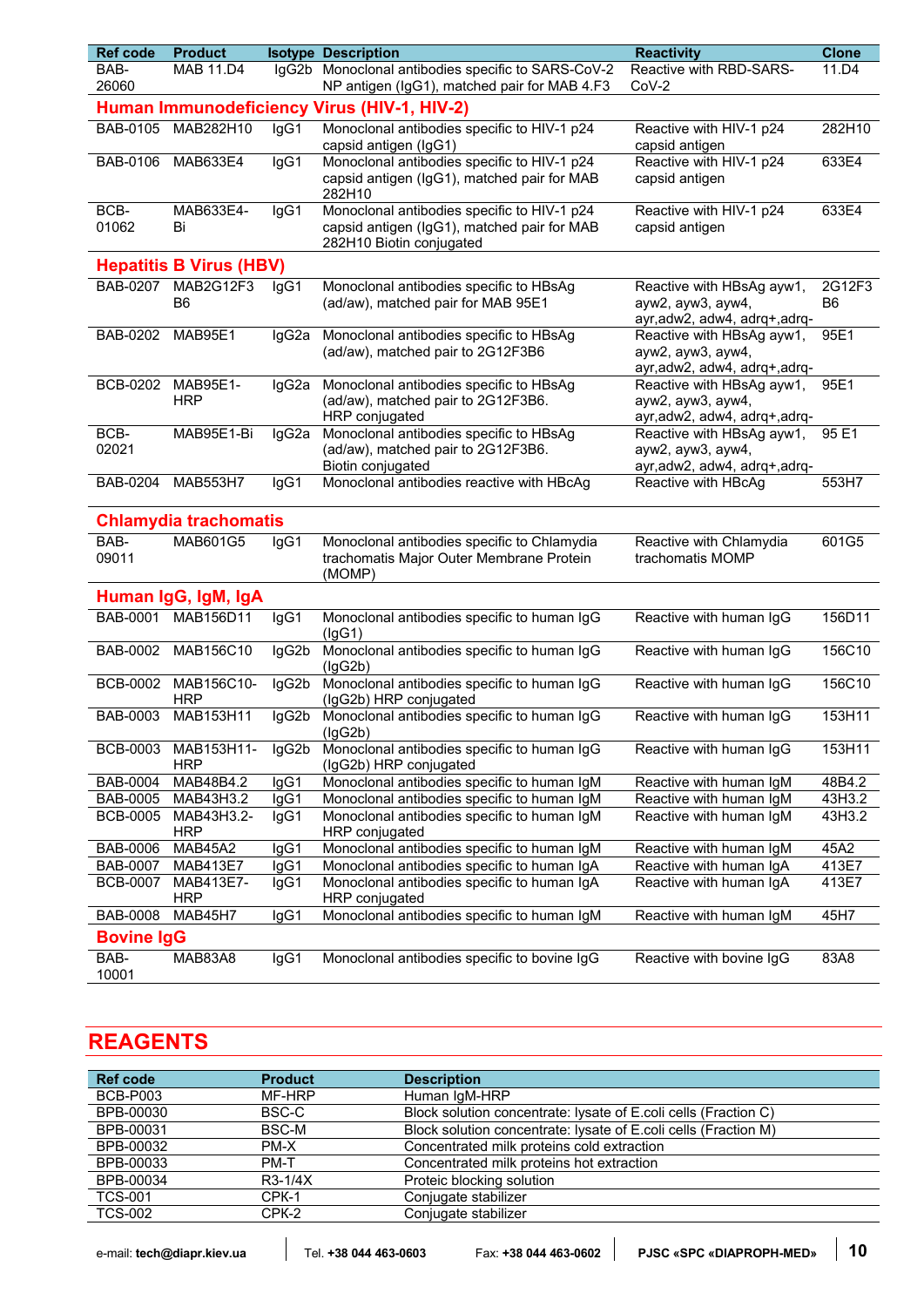| <b>Ref code</b>       | <b>Product</b>        | <b>Description</b>                                                      |
|-----------------------|-----------------------|-------------------------------------------------------------------------|
| <b>TCS-003</b>        | CPK-3                 | Conjugate stabilizer                                                    |
| <b>TCS-004</b>        | $CFK-4$               | Conjugate stabilizer                                                    |
| <b>TCS-005</b>        | $CFK-5$               | Conjugate stabilizer                                                    |
| <b>TCS-006</b>        | CPK-6                 | Conjugate stabilizer                                                    |
| <b>TCS-007</b>        | CPK-7                 | Conjugate stabilizer                                                    |
| <b>TCS-008</b>        | CPK-8                 | Conjugate stabilizer                                                    |
| <b>TCS-009</b>        | CPK-3BPhB             | Conjugate stabilizer                                                    |
| <b>TCS-0010</b>       | SA <sub>1</sub>       | Conjugate stabilizer                                                    |
| <b>TCS-0101</b>       | RP-1A                 | Wash solution concentrated                                              |
| <b>TCS-0102</b>       | $RP-1B$               | Wash solution concentrated                                              |
| <b>TCS-0103</b>       | $RP-1T$               | Wash solution concentrated                                              |
| <b>TCS-0104</b>       | <b>RP-1T1</b>         | Wash solution concentrated                                              |
| <b>TCS-0105</b>       | <b>PPC-3-1</b>        | Specimen Diluent                                                        |
| <b>TCS-0106</b>       | $\overline{PPC}$ -3-2 | Specimen Diluent                                                        |
| <b>TCS-0107</b>       | PPC-3-3               | Specimen Diluent                                                        |
| <b>TCS-0108</b>       | <b>PPC-3-4</b>        | Specimen Diluent                                                        |
| <b>TCS-0109</b>       | <b>PPC-3-5</b>        | Specimen Diluent                                                        |
| <b>TCS-01010</b>      | <b>PPC-3-7</b>        | Specimen Diluent                                                        |
|                       |                       |                                                                         |
| TCS-01011             | <b>PPC-3-8</b>        | Specimen Diluent                                                        |
| TCS-01012             | <b>PPC-3-9</b>        | Specimen Diluent                                                        |
| TCS-01013             | PPC-3-10              | Specimen Diluent                                                        |
| TCS-01014             | <b>PPC-3-11</b>       | Specimen Diluent                                                        |
| <b>TCS-01015</b>      | PPC-3-12              | Specimen Diluent                                                        |
| <b>TCS-01016</b>      | PPC-3-13              | Specimen Diluent                                                        |
| <b>TCS-01017</b>      | <b>PPC-3-14</b>       | Specimen Diluent                                                        |
| <b>TCS-01018</b>      | PPC-3-16              | Specimen Diluent                                                        |
| TCS-01019             | <b>PPC-3-17</b>       | Specimen Diluent                                                        |
| <b>TCS-01020</b>      | <b>PPK-4-1</b>        | Conjugate Diluent                                                       |
| TCS-01021             | <b>PPK-4-2</b>        | Conjugate Diluent                                                       |
| <b>TCS-01022</b>      | <b>PPK-4-4</b>        | Conjugate Diluent                                                       |
| TCS-01023             | <b>PPK-4-6</b>        | Conjugate Diluent                                                       |
| TCS-01024             | <b>PPK-4-7</b>        | Conjugate Diluent                                                       |
| <b>TCS-01025</b>      | <b>PPK-4-8</b>        | Conjugate Diluent                                                       |
| TCS-01026             | <b>PPK-4-9</b>        | Conjugate Diluent                                                       |
| <b>TCS-01027</b>      | PPK-4-10              | Conjugate Diluent                                                       |
| TCS-01028             | <b>PPK-4-11</b>       | Conjugate Diluent                                                       |
| TCS-01029             | <b>PPK-4-12</b>       | Conjugate Diluent                                                       |
| TCS-01030             | <b>PPK-4-13</b>       | Conjugate Diluent                                                       |
| TCS-01031             | <b>PPK-4-17</b>       | Conjugate Diluent                                                       |
| <b>TCS-01032</b>      | <b>PPK-4-18</b>       | Conjugate Diluent                                                       |
| TCS-01033             | PPK-4-14/1            | Conjugate Diluent                                                       |
| TCS-01034             | PPK-4-14/2            | Conjugate Diluent                                                       |
| TCS-01035             | PPK-4-15              | Conjugate Diluent                                                       |
| TCS-01036             | PPK-4-15/2            | Conjugate Diluent                                                       |
| TCS-01037             | PPK-4-16              | Conjugate Diluent                                                       |
| TCS-01038             | PPK-4-19              | Conjugate Diluent                                                       |
| TCS-01039             | <b>PPK-4-20</b>       | Conjugate Diluent                                                       |
| TCS-01040             | <b>PPK-4-21</b>       | Conjugate Diluent                                                       |
| TCS-01041             | <b>PPK-4-22</b>       | Conjugate Diluent                                                       |
| TCS-01042             | <b>DR-11G</b>         | <b>Dissociating Solution</b>                                            |
| TCS-01043             | <b>DR-12G</b>         | <b>Dissociating Solution</b>                                            |
| TCS-01044             | <b>DR-13G</b>         | <b>Dissociating Solution</b>                                            |
| TCS-01045             | <b>DR-17G</b>         | <b>Dissociating Solution</b>                                            |
| TCS-01046             | <b>TMB</b>            | <b>TMB Substrate</b>                                                    |
| <b>TCS-01047</b>      | <b>STOP</b>           | Stop-reagent                                                            |
| AWS-01-0,2, AWS-01-3, | <b>KLIN</b>           | Wash solution for the ELISA analyzer Probe, 0,2 L, 3 L, 5 L, 10 L       |
| AWS-01-5, AWS-01-10   |                       |                                                                         |
| <b>VLM-DIA</b>        | Viral transport       | Viral transport medium with lysis function for EIA. Provides SARS-CoV-2 |
|                       | medium VLM-DIA        | inactivation in swabs                                                   |
|                       |                       |                                                                         |

# **SAMPLE COLLECTION KITS**

| <b>Product</b>                                        | <b>Description</b>                                             | <b>Ref</b> code |
|-------------------------------------------------------|----------------------------------------------------------------|-----------------|
| Material selection kit: dacron tampon, test-tube with | 100 tubes with Viral transport medium VLM-DIA, 0,5 ml; VLM-100 |                 |
| transport medium                                      | 100 sterile swabs                                              |                 |